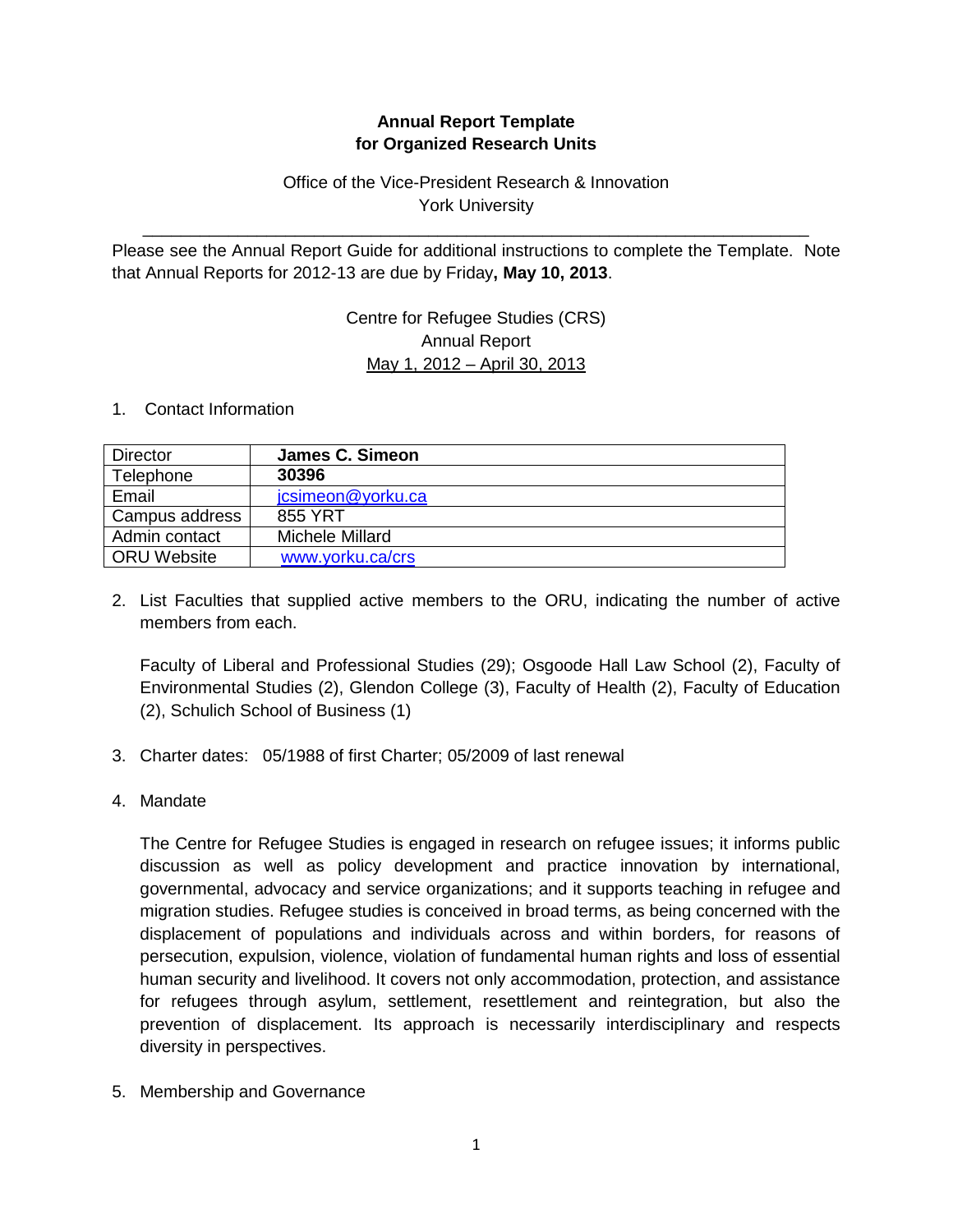| <b>First Name</b> | <b>Last Name</b>  | <b>Faculty</b>     | Date of Entry    | Date of<br>Leaving |
|-------------------|-------------------|--------------------|------------------|--------------------|
| Howard            | Adelman           | Emeritus,<br>LA&PS | 1988             | Dec. 2015          |
| Uzo               | Anucha            | LA&PS              | Sept. 17 2007    | Sept. 2013         |
| Sasha             | <b>Baglay</b>     | Osgoode            | Jan 16 2009      | May 2015           |
| Michael           | <b>Barutciski</b> | Glendon            |                  | Sept 2013          |
| Ranu              | <b>Basu</b>       | LA&PS              | June 13 2005     | Oct. 2015          |
| <b>Nergis</b>     | Canefe            | LA&PS              | Dec. 2003        | Dec. 2015          |
| Christina         | Clark-Kazak       | Glendon            |                  | Sept 2015          |
| Michael           | Creal             | Emeritus,<br>LA&PS | Dec. 2 2002      | Dec. 2015          |
| Alison            | Crosby            | LA&PS              | March 17<br>2008 | Mar. 2011          |
| Don               | <b>Dippo</b>      | Education          | 2005             | Oct. 2013          |
| Marcela           | Duran             | Education          | Sept. 22 2008    | Sept. 2014         |
| Tony              | Fang              | LA&PS              | April 12 2011    | April 2014         |
| Liette            | Gilbert           | <b>FES</b>         | Mar 17 2008      | Mar. 2011          |
| Wenona            | Giles             | LA&PS              | Dec. 2 2002      | Dec. 2015          |
| Luin              | Goldring          | LA&PS              | Dec. 2 2002      | Dec. 2015          |
| Luann             | Good<br>Gingrich  | LA&PS              | July 29 2008     | Jun. 2014          |
| Mohammed          | Hassan            | LA&PS              | Aug. 2001        | Aug. 2015          |
| Jennifer          | Hyndman           | LA&PS              | Aug. 26 2002     | Aug. 2015          |
| Michaela          | Hynie             | <b>Health</b>      | Jan 16 2009      | Jan 2015           |
| Pablo             | Idahosa           | LA&PS              | Feb. 16 2000     | Dec. 2015          |
| Gerald            | Kernerman         | LA&PS              | Feb. 14 2006     | Feb. 2015          |
| Kyle              | Killian           | Health             | Feb. 14 2006     | Feb. 2015          |
| Janice            | Kim               | LA&PS              | April 12 2011    | April 2014         |
| Lawrence          | Lam               | LA&PS              | Dec. 2 2002      | Dec. 2015          |
| Michael           | Lanphier          | Emeritus,<br>LA&PS | Dec. 2 2002      | Dec. 2015          |
| Libby             | Lunstrum          | LA&PS              | July 29 2008     | Jun. 2015          |
| Willem            | Maas              | Glendon            | Sept. 17 2007    | Sept. 2013         |
| Susan             | <b>McGrath</b>    | LA&PS              | June 13 2001     | Dec. 2013          |
| David             | Murray            | LA&PS              | Feb. 18 2011     | Feb. 2014          |
| Peter             | Penz              | Emeritus,<br>LA&PS | 1999             | Dec. 2013          |
| Valerie           | Preston           | LA&PS              | Jan. 20 2001     | Jan. 2015          |
| Fahimul           | Quadir            | LA&PS              | Dec. 20 2002     | Dec. 2015          |
| Sean              | Rehaag            | Osgoode            | 5/14/2009        | May 2015           |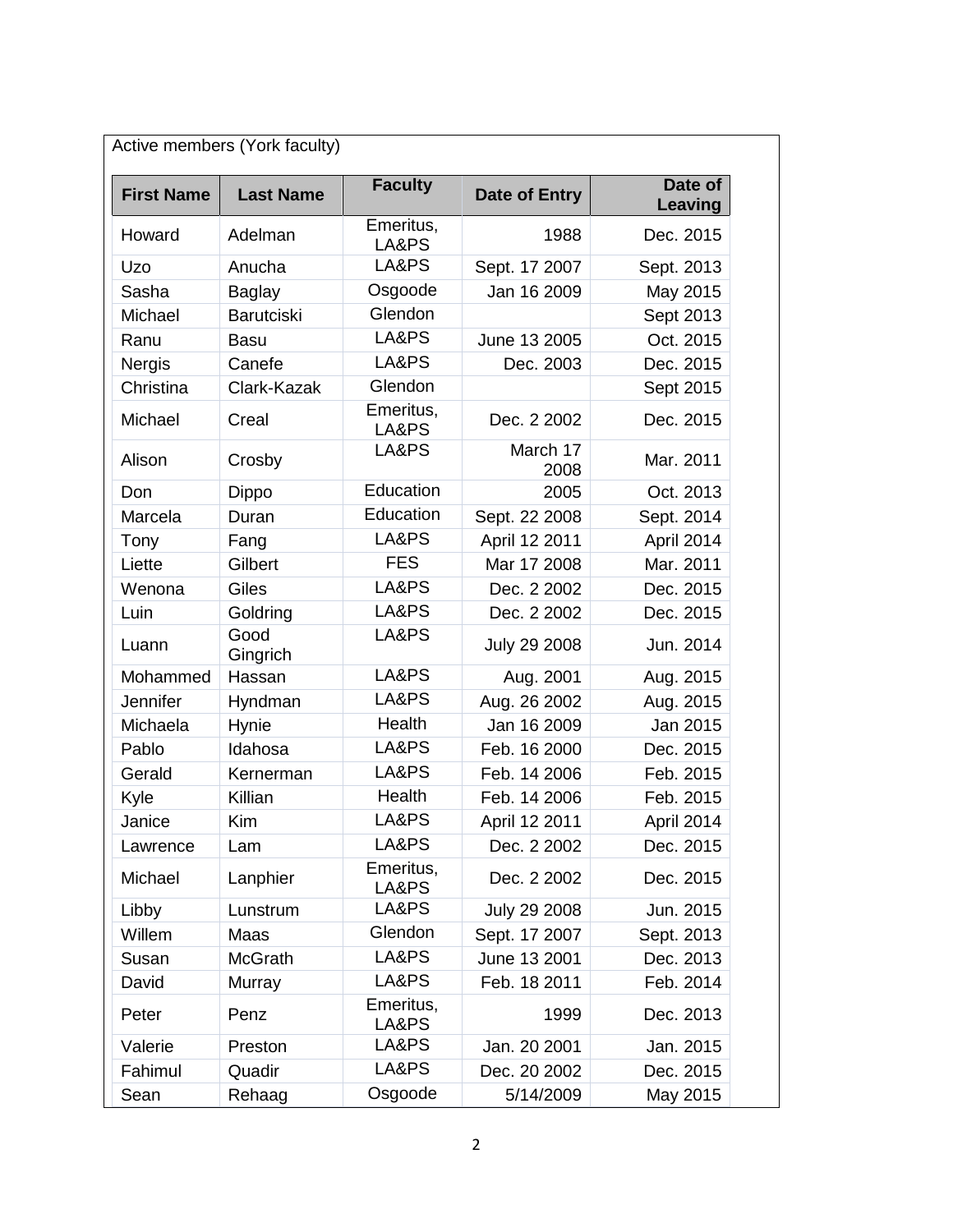| Robin    | <b>Roth</b>    | LA&PS      | April 2012    | <b>April 2015</b> |
|----------|----------------|------------|---------------|-------------------|
| James    | Simeon         | LA&PS      | June 7 2007   | Jun. 2013         |
| Alan B.  | <b>Simmons</b> | LA&PS      | 1999          | Dec. 2015         |
| Dagmar   | Soennecken     | LA&PS      | Mar 17 2008   | Mar. 2013         |
| John     | <b>Wilkins</b> | Schulich   | Sept 20 2012  | Sept 2015         |
| Daphne   | Winland        | LA&PS      | Apr. 12 2002  | Dec. 2015         |
| Patricia | Wood           | LA&PS      | Mar 17 2008   | Mar. 2013         |
| Anna     | Zalik          | <b>FES</b> | Sept. 17 2007 | Sept. 2013        |

Other members

| <b>First Name</b> | <b>Last Name</b>  | <b>Institution</b>                   |               | Date of<br>Leaving |
|-------------------|-------------------|--------------------------------------|---------------|--------------------|
|                   |                   | Independent                          | Date of Entry |                    |
| Iman              | Ahmed             | Researcher                           | Sept. 20 2010 | Sept. 2013         |
| Sharryn           | Aiken             | Queen's University                   | Jan. 2002     | Jan. 2015          |
|                   |                   | Independent                          |               |                    |
| Raj               | <b>Bardouille</b> | Researcher                           | Sept. 26 2005 | Sept. 2013         |
| Pablo             | <b>Bose</b>       | University of Vermont<br>Independent | Aug. 26 2002  | Sept. 2014         |
| Zilia             | Castrillon        | Researcher<br><b>Wilfrid Laurier</b> | Sept. 29 2010 | Sept. 2013         |
| Rudhramoorthy     | Cheran            | University                           | Feb. 16 2000  | Sept. 2014         |
| Tom               | <b>Clark</b>      | <b>Community Scholar</b>             | Dec. 2 2002   | Dec. 2015          |
| Janet             | Cleveland         | <b>McGill University</b>             | Sept. 17 2007 | Sept 2013          |
|                   |                   | <b>Bowling Green State</b>           |               |                    |
| <b>Bruce</b>      | Collet<br>Dryden- | <b>University</b>                    | Sept. 2004    | Dec. 2015          |
| Sarah             | Peterson          | <b>Harvard University</b>            | March 2 2010  | Jan 2013           |
| S.                | Gopikrishna       | <b>Community Scholar</b>             | April 10 2013 | April 2016         |
|                   |                   | Independent                          |               |                    |
| Amzad             | Hossain           | Researcher                           | April 10 2013 | Sept 2015          |
|                   |                   | University of                        |               |                    |
| Suzan             | Ilcan             | Waterloo                             | April 10 2013 | April 2016         |
| Heather           | Johnson           | University of Belfast                | April 10 2013 | April 2016         |
| Csilla            | Kalocsai          | University of Toronto                | Sept 20 2012  | Sept 2015          |
| Audrey            | <b>Macklin</b>    | University of Toronto                |               | Dec. 2015          |
| Fernando          | Mata              | University of Ottawa                 | April 10 2013 | April 2016         |
| James             | <b>Milner</b>     | <b>Carleton University</b>           | Dec. 2003     | Sept. 2014         |
| Peter             | <b>Nyers</b>      | <b>McMaster University</b>           | Dec. 2003     | Dec. 2014          |
| <b>Nandita</b>    | Sharma            | University of Hawaii<br>Independent  | Oct 2005      | Oct 2015           |
| Natalia           | Vasquez           | Researcher                           | Sept 2010     | Sept. 2013         |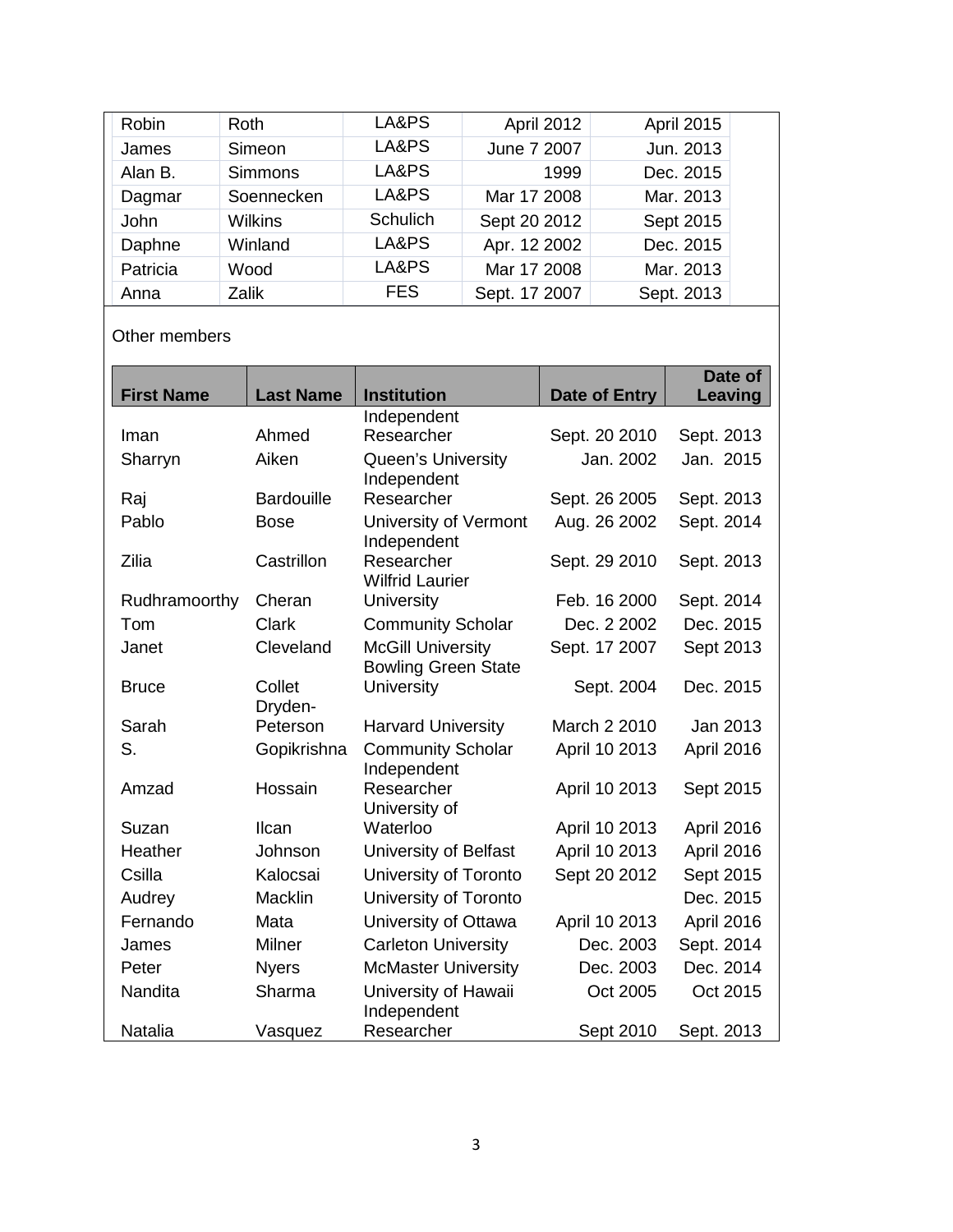### 2012-2013 Executive Committee members

James C. Simeon, Director Luann Good Gingrich, Deputy Director Wenona Giles, Faculty Representative Jennifer Hyndman, Associate Director, Faculty Representative Nergis Canefe, Associate Director, Faculty Representative Susan McGrath, Faculty Representative Christina Clark-Kazak, Faculty Representative Ranu Basu, Faculty Representative Don Dippo, Faculty Representative Fahim Quadir, Faculty Representative Sean Rehaag, Faculty Representative Monica Abdelkader, Jessica Anderson, Student Representatives Michele Millard, Centre Coordinator (consulting member)

Executive Committee Subcommittee - N/A

External Advisory Body members

Howard Adelman Susan Davis Shirley Freek Susan McGrath Robert Rubinstein

#### 6. Annual Progress in Fulfilling Mandate

New Funding Proposals:

CRS worked collaboratively with faculty members at York and Canadian and international universities and non-governmental organisations in the submission of a total of 11 grant applications mainly to the Social Sciences and Humanities Research Council (SSHRC). These included 3 SSHRC Insight Grants, 2 SSHRC Connection grants, 1 SSHRC Partnership Development grant that was successful and 1 SSHRC Partnership LOI. An internal grant to York's Academic Innovation Fund was also successful. CRS supported one other grant with PIs at other universities. In addition, CRS continued to support the resource development of the Borderless Higher Education for Refugees Project, which applied to Global Challenges Canada, SIDA, and The MasterCard Foundation, MacArthur Foundation, Douglas B. Marshall, Jr. Family Foundation and Wellspring Advisors. The value of grants awarded this past year is \$205,000.

*See Appendix 1 for full details*.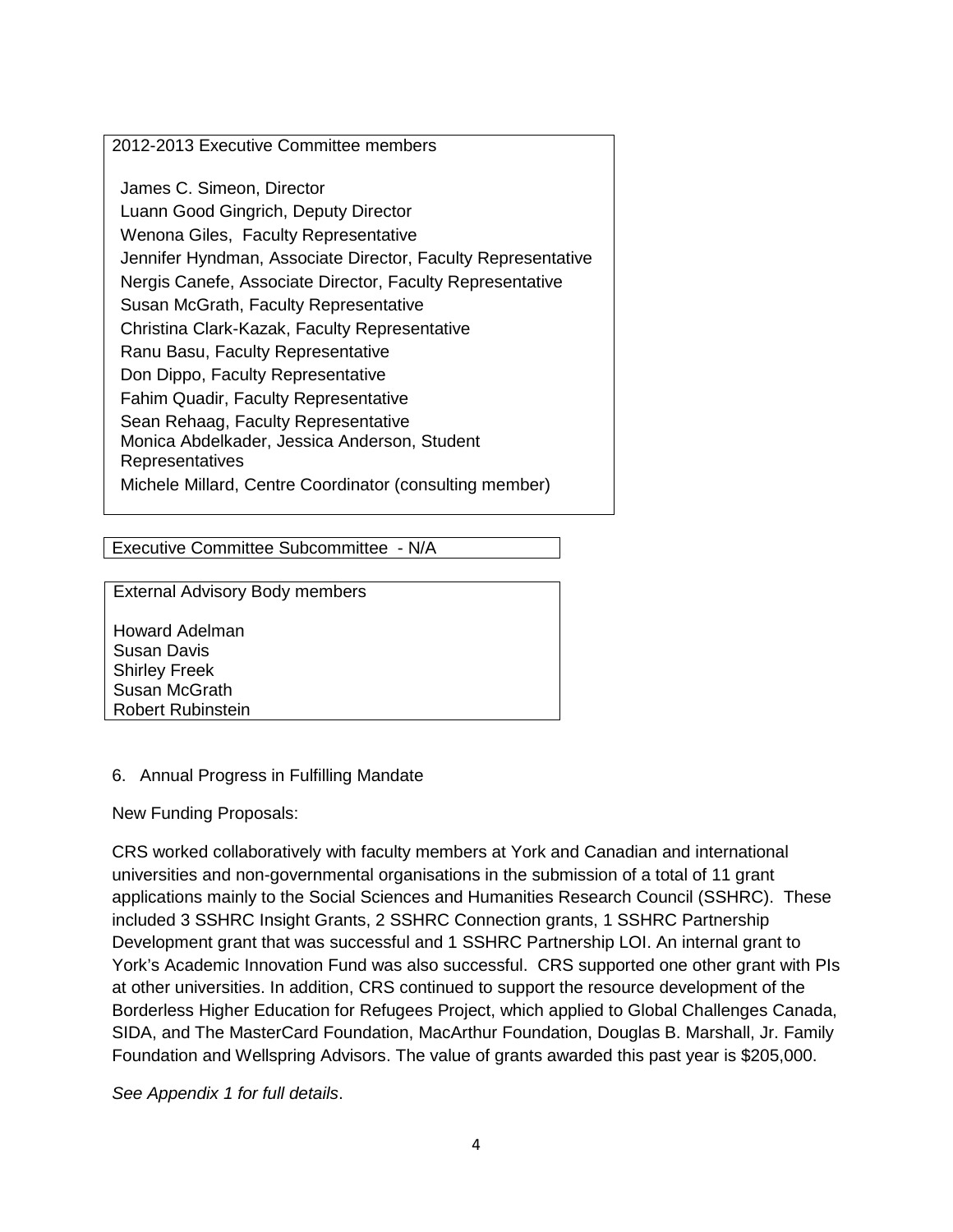### Ongoing Research Project

CRS hosts the seven year SSHRC Strategic Knowledge Research Cluster Grant, the Refugee Research Network (RRN) led by PI Susan McGrath and awarded in 2008 (\$2.1 million). Wenona Giles and Jennifer Hyndman are co-applicants and members of the RRN Executive and Management Committees and lead research clusters. CRS faculty members James Simeon, Don Dippo, Michael Barutciski, Christina Clark-Kazak, Ranu Basu, Nergis Canefe, Michaela Hynie, Libby Lunstrum and Anna Zalik are active in the RRN. The RRN supports a global network of refugee research centres with partners in Johannesburg, Washington, Chicago, Oxford, London, Tehran, Bogota, Sydney, Cairo, Kolkata and Kampala. UNHCR is also an institutional partner. The RRN also hosts eight research clusters – details at [www.refugeeresearch.net](http://www.refugeeresearch.net/) .

### Conferences/workshops

In collaboration with CERIS, CRS hosted 27 seminars during the fall and winter semesters attracting York faculty and students, Seneca College students and practitioners in the settlement sector averaging about 25 participants per seminar. The annual Howard Adelman lecture was held in November 2012. Director James Simeon provided direction and presenters included leading scholars in the field along with representatives of UNHCR, the Canadian judiciary and the Immigration and Refugee Board. A number of the seminars were presented in an innovative way online with live streaming and in partnership with the Refugee Law Initiative in London, UK. CRS also organized its Annual Graduate Student Conference held at York on April 26-27, 2013 on *Identity and Belonging: Experiencing forced migration and the role of community, participation and collaboration* – with 60 participants, mainly from the GTA and York University, but also including participants from across Canada and the US. CRS hosted or actively supported an additional 6 conferences and workshops in Toronto, Halifax and Kolkata, India. CRS was profiled in YFile a number of times over the year: [http://yfile.news.yorku.ca/2012/10/10/joint-seminar-series-looks-at-refugee-law-in-canada-](http://yfile.news.yorku.ca/2012/10/10/joint-seminar-series-looks-at-refugee-law-in-canada-and-uk/)

[and-uk/; http://yfile.news.yorku.ca/2012/10/10/joint-seminar-series-looks-at-refugee-law-in](http://yfile.news.yorku.ca/2012/10/10/joint-seminar-series-looks-at-refugee-law-in-canada-and-uk/)[canada-and-uk/](http://yfile.news.yorku.ca/2012/10/10/joint-seminar-series-looks-at-refugee-law-in-canada-and-uk/) and [http://yfile.news.yorku.ca/2012/02/01/york-project-offers-higher-education](http://yfile.news.yorku.ca/2012/02/01/york-project-offers-higher-education-to-refugees/)[to-refugees/;](http://yfile.news.yorku.ca/2012/02/01/york-project-offers-higher-education-to-refugees/) and, the CIDA funding announcement, [http://yfile.news.yorku.ca/2013/02/04/york](http://yfile.news.yorku.ca/2013/02/04/york-receives-6-2-million-from-cida-for-international-research-projects/)[receives-6-2-million-from-cida-for-international-research-projects/.](http://yfile.news.yorku.ca/2013/02/04/york-receives-6-2-million-from-cida-for-international-research-projects/)

# *All details are in Appendix 1.*

Knowledge Mobilization/Outreach

- i) In addition to its own list, CRS maintains listservs for the Canadian Council for Refugees, Canadian Association for Refugee and Forced Migration Studies (CARFMS), International Association for the Study of Forced Migration (IASFM) and provides secretariat support to CARFMS and IASFM.
- ii) CRS communicates through Facebook (Refugee Research Network) and Twitter.
- iii) CRS maintains a You Tube channel which currently hosts 53 Podcasts
- iv) The CRS website [\(www.yorku.ca/crs\)](http://www.yorku.ca/crs) had over 44,000 visitors and the Refugee Research Network [\(www.refugeeresearch.net\)](http://www.refugeeresearch.net/) had 38,720 visitors in the past year.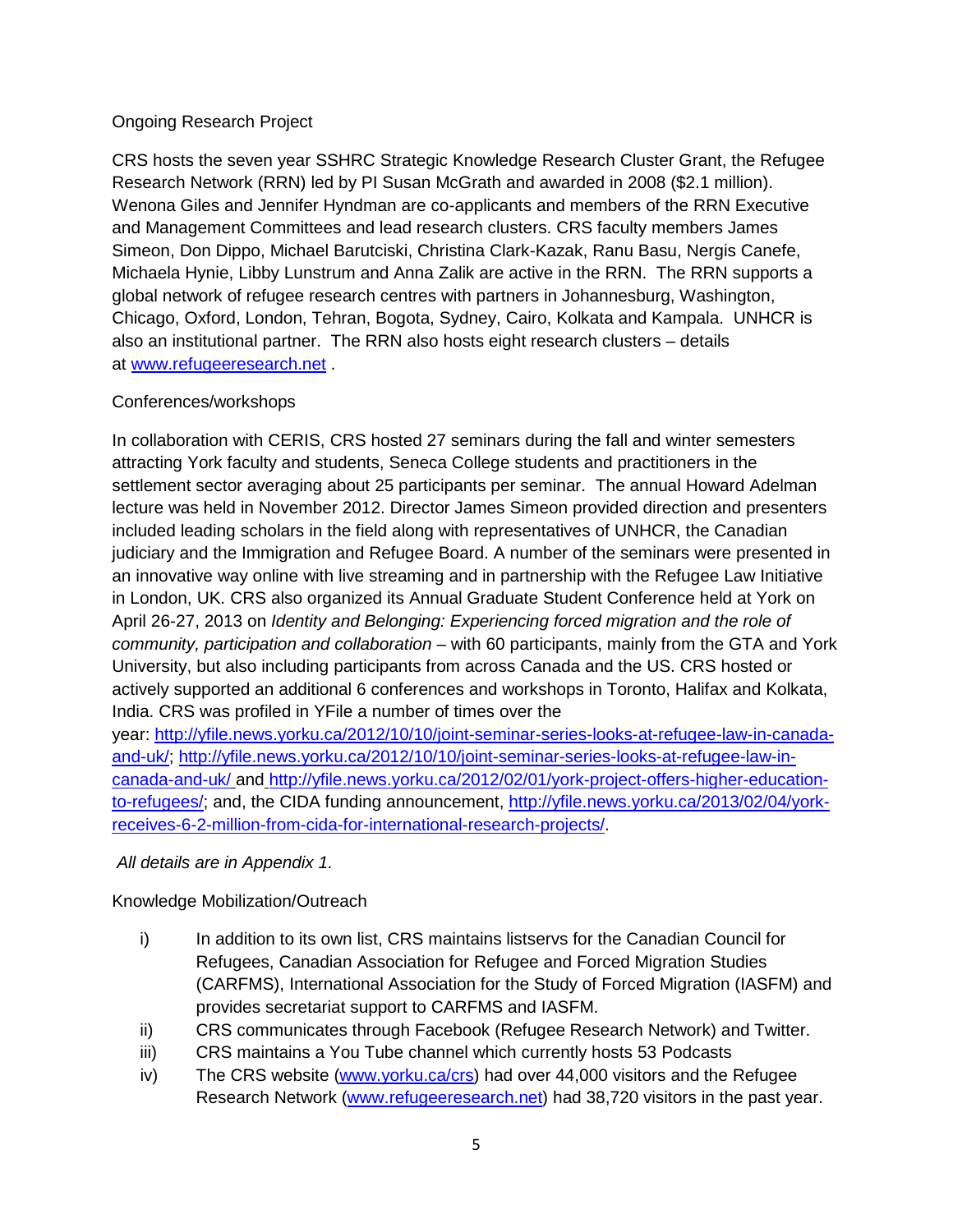v) CRS referred media requests to appropriate faculty members 3 times last year.

## Student support

CRS research projects employed 27 York graduate students as Graduate Assistants and Research Assistants. Five undergraduate students were employed as workstudy students and supported core CRS programs. Opportunities for skill development included literature reviews, data analysis, conference/workshop organizing, journal management, annotated bibliographies and report writing. CRS has a student caucus executive of 7 active members led this year by MA students Jessica Anderson and Monica Abdelkader. They organized the annual student conference in April at York; details are available at their website [http://crsstudents.wordpress.com/2013-annual-conference/.](http://crsstudents.wordpress.com/2013-annual-conference/) Through the RRN, we support the New Scholars' Network which has over 500 members (primarily recent graduates, graduate students and practitioners) and communicates through a listserv, Facebook, Google group and the RRN website.

CRS is supporting two undergraduate **student bursary programs**. One developed in collaboration with UNHCR Canada, where the UNHCR committed to provide \$500 annually over three years, matched by York faculty donations to York students who have Convention Refugee status. A second bursary is supported by CRS and is directed at York students who are refugee claimants but have not yet secured status. Each bursary offers \$1,500 per year to one student.

CRS and CERIS were jointly awarded a **2 year Post-doctoral Fellowship** by York University and the Ontario Ministry of Research and Innovation. Dr. Amrita Hari was hired in December 2011 to study the mixed flows of temporary migrants to Canada and the transitions in status that they experience. She is currently being supervised by CRS Director James Simeon and CERIS Director Luin Goldring.

# Education programs

- i) CRS Summer School a self-funded, week long intensive program on forced migration offered annually in May. Led in 2012 by Christina Clark Kazak with 55 participants from 13 countries.
- ii) Graduate Diploma in Refugee and Migration Studies a concentrated research and study program in the area of refugee and migration studies offered through FGS for York graduate students. 66 are currently enrolled, with 10 new students accepted in 2012.
- iii) Undergraduate Certificate in Refugee and Migration Studies a concentrated research and study program in the area of refugee and migration studies offered to York undergraduate students. 118 students are currently enrolled, with 29 new students accepted in 2012.
- iv) Continuing Education Certificate in Refugee and Forced Migration Issues initiated in 2008 to provide training to workers in the settlement sector in the GTA. Initially, a partnership with the Canadian Centre for Victims of Torture and held at York and CCVT, the program has been revised into an online format and was offered in November 2012 to workers across Canada.

*Refuge: Canada's Periodical on Refugees* is an academic journal published by CRS. It is the only North American journal focused on refugee issues and one of the few in the world. The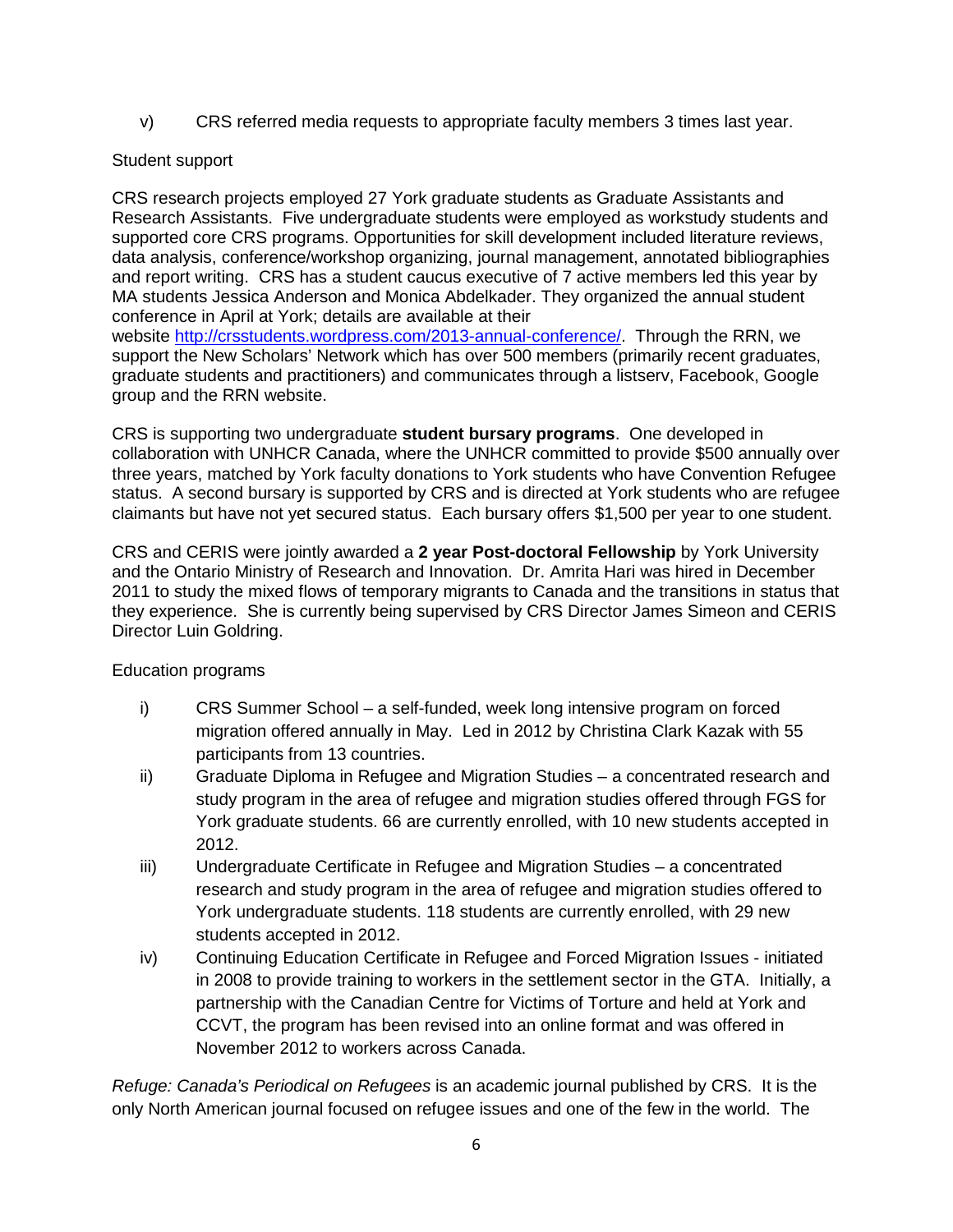Editor-in-chief is CRS faculty member Michael Barutciski of Glendon. Refuge published two editions this past year: 28(1) was on Iraqi refugees and 28(2) was a general issue. Refuge recently moved to an open access policy, and all articles are freely available online: www.yorku.ca/refuge.

CRS Resource Library. Located on the 6<sup>th</sup> floor of YRT, the library houses the CRS collection of key books, articles and grey material. Since support from Scott library was not provided, we have hired a part-time librarian who works with workstudy students to catalogue the collection and digitize relevant paper documents and grey material.

7. Financial Accountability Please see the CRS Annual Financial Template

# 8. Objectives for Upcoming Year

The key objective for the coming year will be rechartering CRS. As 2013-2014 marks the  $25<sup>th</sup>$ anniversary of CRS, we plan on holding a number of events such as a special Howard Adelman Annual Lecture and the CRS-CIHS Indo-Chinese Refugee Program Conference. CRS and its members will continue to apply for major grants and we will provide research development support and knowledge mobilization opportunities for its members. A new Director is expected to come on board in the new academic year, and CRS will undoubtedly support that individual's vision and goals.

# 9. Funding proposals planned:

- i) *Displacement in Colombia: Advancing Knowledge, Building Canadian-Latin American Networks and Enhancing Policy.* If the SSHRC LOI to the Partnership Grant program is awarded, CRS members Susan McGrath, Alan Simmons and Michele Millard will work with colleagues at CERLAC and Javeriana University to develop the full proposal. Eduardo Canel of CERLAC is the PI. If not granted, other funding opportunities will be explored for a workshop in Bogota in the coming year.
- ii) James C. Simeon will apply for a SSHRC Insight grant on War Crimes and Refugee Status.
- iii) The BHER Project will continue to actively pursue funding opportunities to further develop the scope and reach of its activities.
- iv) Funding will be sought to support the Indo-Chinese Refugee Program Conference and related research activities.
- v) If the SSHRC Partnership LOI is funded (Susan McGrath, PI) Analyzing Canadian Refugee Status Determination and Resettlement in a Global Context, the research team will work on developing a full SSHRC Partnership Grant proposal

# Conferences/Workshops planned

i) The annual graduate student conference will be held in April 2014. Modest support is provided by CRS; the students organize the conference and secure supplementary funding.